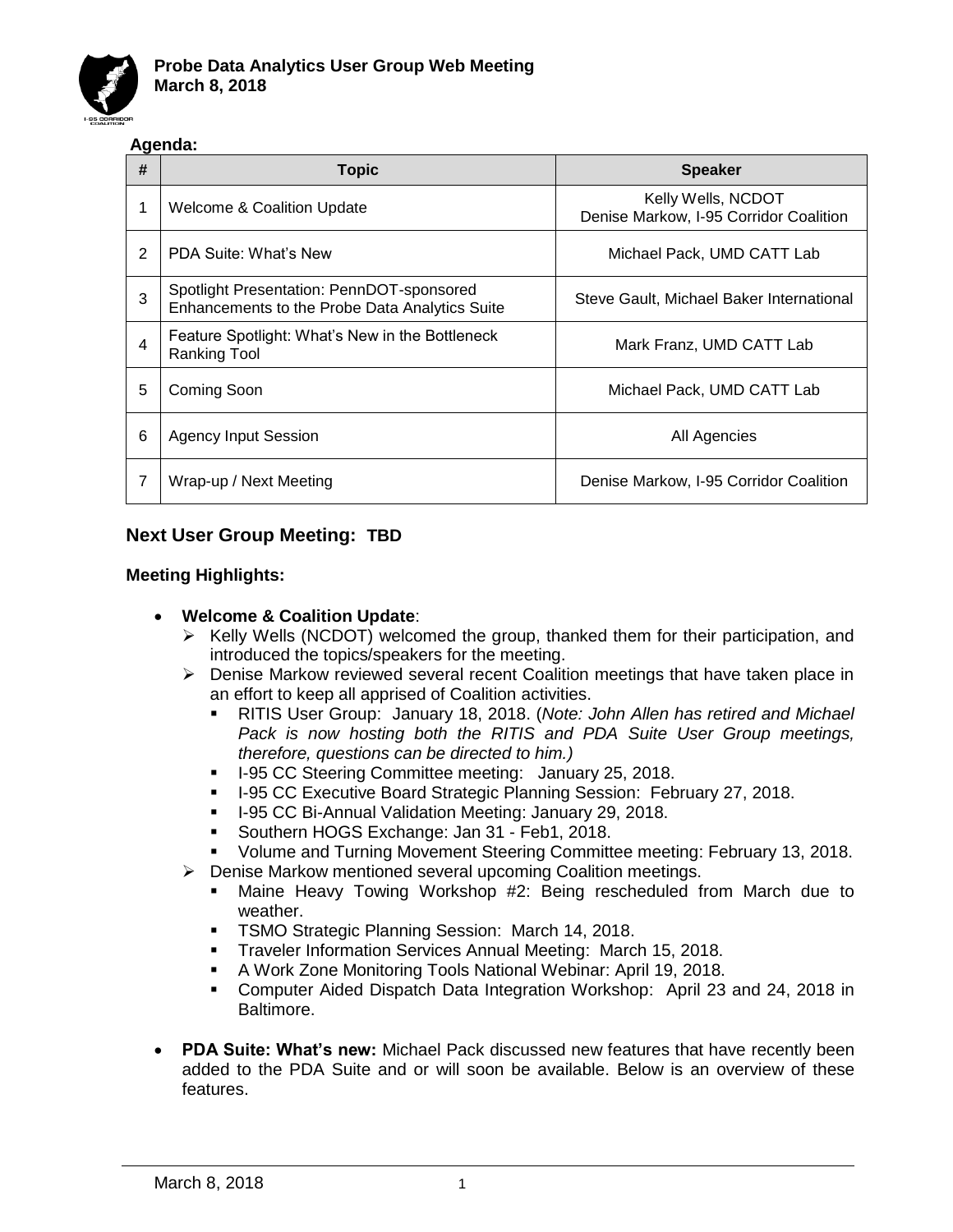

- ➢ PennDOT funded an Application Programming Interface (API). This is for users who want to develop their own applications. It allows users to write code and access their database for the same type of information that can be accessed through the suite.
- $\triangleright$  MAP-21 Subpart G has now been enabled. Users can see annual hours of peak hour excessive delay per capita after providing UMD Catt Lab with their speed limit data.
- ➢ Multi-year MAP-21 visualization has been enabled. **For states that have already purchased RITIS/PDA Suite these data and tools are already available to you.**
- ➢ The Trend Map has now been modernized and no longer requires flash player. It uses less memory, can handle more TMCs and has finer granularity; it now has percent readings over time charts.
- **Spotlight Presentation: PennDOT-sponsored Enhancements to the Probe Data Analytics Suite –** Steve Gault (Michael Baker International for PennDOT) discussed enhancements to the Probe Data Analytics Suite that were sponsored by PennDOT.
	- ➢ **Background:** The driving force behind these enhancements is PennDOT's goal of establishing a Performance Metrics Program. This program focuses on three areas: Identify the congestion, classify and mitigate. The PDA Suite Enhancements focus on identifying the congestion and answering four basic questions about congestion: how intense is the congestion, how reliable is travel time, when is the congestion occurring, and where is the congestion occurring. Congestion has both spatial and time dimensions. These dimensions can be held constant to visualize variation in the other dimension. The Trend Map tool helps visual where congestion occurs and the timeline within the Bottleneck Ranking Tool helps understand when congestion occurs. It also provides a preliminary screening to differentiate between recurring and non-recurring congestion.
	- ➢ **Enhancements:** The enhancements that PennDOT sponsored focused on three areas: calculation of metrics to answer the four identification questions previously mentioned as well the enhancements of the bottleneck metrics, ensuring graphics produced from the PDA Suite would be suitable for reports without editing, and being able to generate similar metrics on a recurring basis through the API.
	- $\triangleright$  The Trend Map allows the following metrics to be shown visually on a map by time of day: speed, travel time index, buffer time index, and planning time index. The trend map now allows data to be grouped into buckets from 1 minute to 1 hour and can include multiple days to compare results. Steve Gault provided an example of using the trend map for each metric. Steve also showed how the trend map data can be exported as an XML document and can be opened with excel. This provides a spreadsheet with results for the metric that was selected and provides data for every segment that was shown on the map while also color-coding the cells.
	- ➢ Performance charts can be customized and new features have been added for customization. Colors and font sizes can be adjusted, and chart titles can be changed. It is recommended to use a large pixel size for printing, and a transparent background. Charts can also be set up to compare different days of the week. It is also possible to include a metric definition on a chart that is being exported.
	- ➢ A bottleneck exists when speed drops below 60% of free-flow speed. Bottlenecks have a head location and can grow or shrink upstream of that location. The traditional metric for ranking bottlenecks is the impact factor which considers the time duration of the bottleneck and the queue length. This method did not consider how severe the congestion was. PennDOT and the CATT Lab worked together to develop a new metric that would quantify the severity of the congestion based on the speed differential and the volume. This resulted in the total delay measure which considers volume, magnitude of speed drop, and the length of queue. It is recommended to rank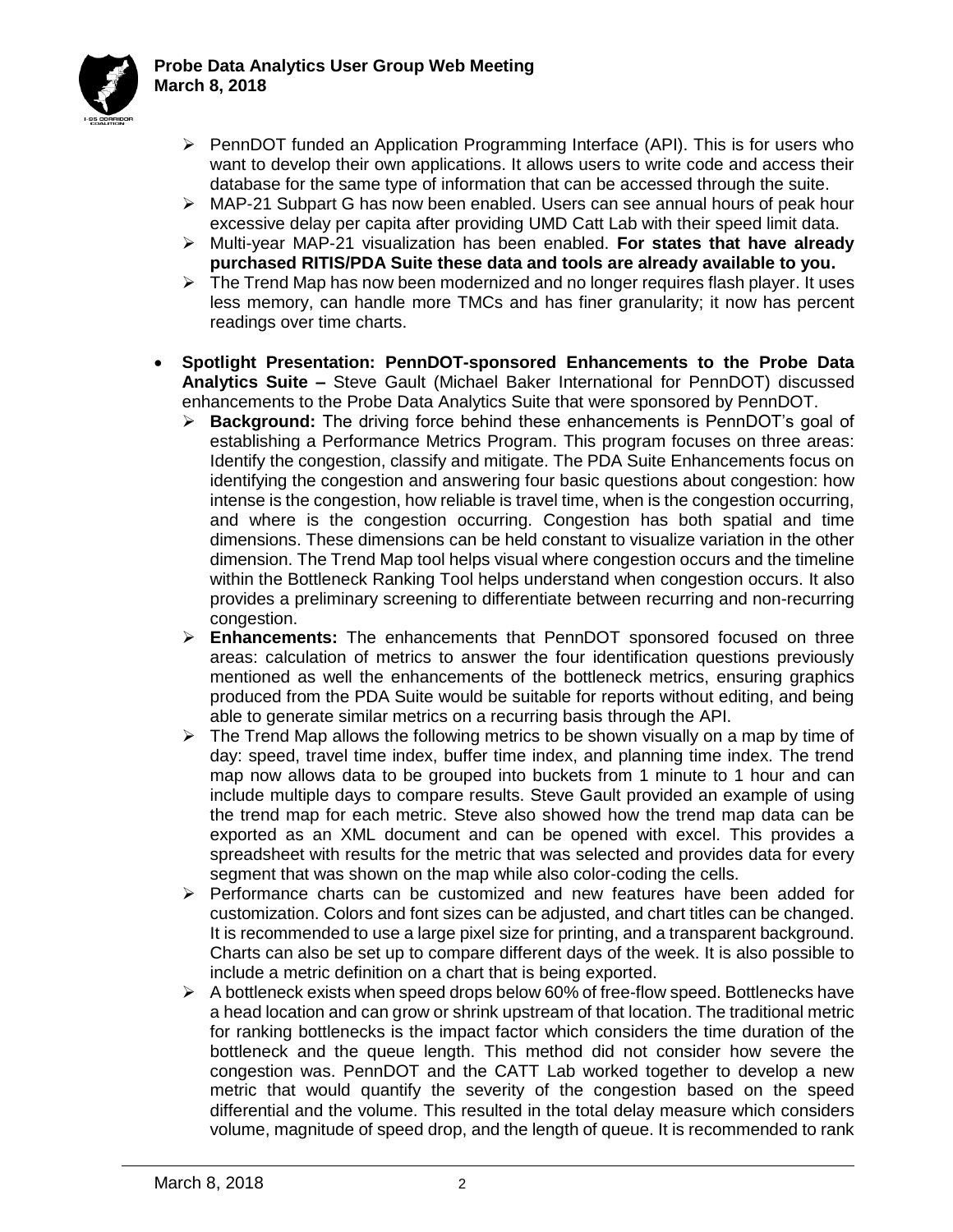

the bottlenecks based on total delay rather than the base impact factor. Note: the total delay is not an exact delay measure due to the complexity of the computations to allow results to be calculated in a timely manner.

- $\triangleright$  Steve showed an example using the bottleneck timeline to visualize when congestion is occurring in a particular bottleneck. The timeline can be changed into an elements table for further analysis to show when speed drops below 60% of free flow or the queue length has changed. The elements table can be exported into excel.
- ➢ The elements graph visualization shows a combination of the timeline view and a queue length.
- $\triangleright$  These features are being used with the regional operations plans to identify which projects should be deployed to address congestion. The goal is to give planners the ability to compare congestion with other data via mapping tools to understand how congestion is affecting things and what mitigation strategies would be appropriate to use. PennDOT's One Map platform is being used for this. Currently, the Central Region is being analyzed by looking at the top 50 bottlenecks ranked by total delay.
- $\triangleright$  In summary, Mapping tools can be used to identify congestion using bottlenecks from PDA Suite. Then they can be used to classify congestion with layers of potential causes by looking at traffic signal locations, crash clusters, weather data, and constructions projects. Then they can be used mitigate potential solutions.
- $\triangleright$  API is useful in having the congestion identification metrics from the PDA Suite to feed into the mapping platform. There are three basic categories in the APIs. The first category is the segment search which determines TMCs meet defined criteria. The second category is the bottleneck search which lists the bottlenecks and allows the user to request the elements associated with each bottleneck. Everything else falls under the jobs category which entails submitting a request, checking the status, and then retrieving results. This works for exporting performance metrics, and user delay cost. Steve then provided several examples about the APIs for bottlenecks, performance measures, and user delay cost.
- ➢ **Q&A:** Steve conducted a brief Q&A session after presenting.
- $\triangleright$  John (PA Turnpike) asked if once things are grouped for the API, are they always in that group automatically. Steve answered that the same alias name would be used each time a request is submitted for the same group of TMCs.
- $\triangleright$  (PA Turnpike) asked if these methods would be used for nonrecurring congestion also. Steve answered that this has not been done yet, but possibly in the future it will be possible to take an individual element from the bottleneck elements table and compare it to other systems to determine if there was a specific reason for this to classify probable causes.
- ➢ Zoe Neaderland (Vermont Agency of Transportation (VTrans): Asked if the API will be available through Task 4 of the Pooled Fund Study? Michael Pack (CATT Lab) noted that the API is unrelated to the AASHTO PM3 Pooled Fund Study. The API is a provided to those who are funding RITIS and the PDA Suite.
- ➢ Patrick Zilliacus (MWCOG) asked if the PennDOT One Map and the metrics presented are available for anyone from outside of PennDOT to use. The response was that they are available for use with an email login, except for some maintenance layers that are unavailable for public use.
- ➢ Denise Markow asked Steve to explain using these metrics with work zones. Steve answered that a process of elimination could be used to determine if there was a work zone at a specific time and location by comparing data from the elements table to PennDOT's RCRS program.
- ➢ Denise Markow asked Michael Pack if there is any overlap from these metrics to his work zone monitoring tool. Michael answered that Steve is doing in house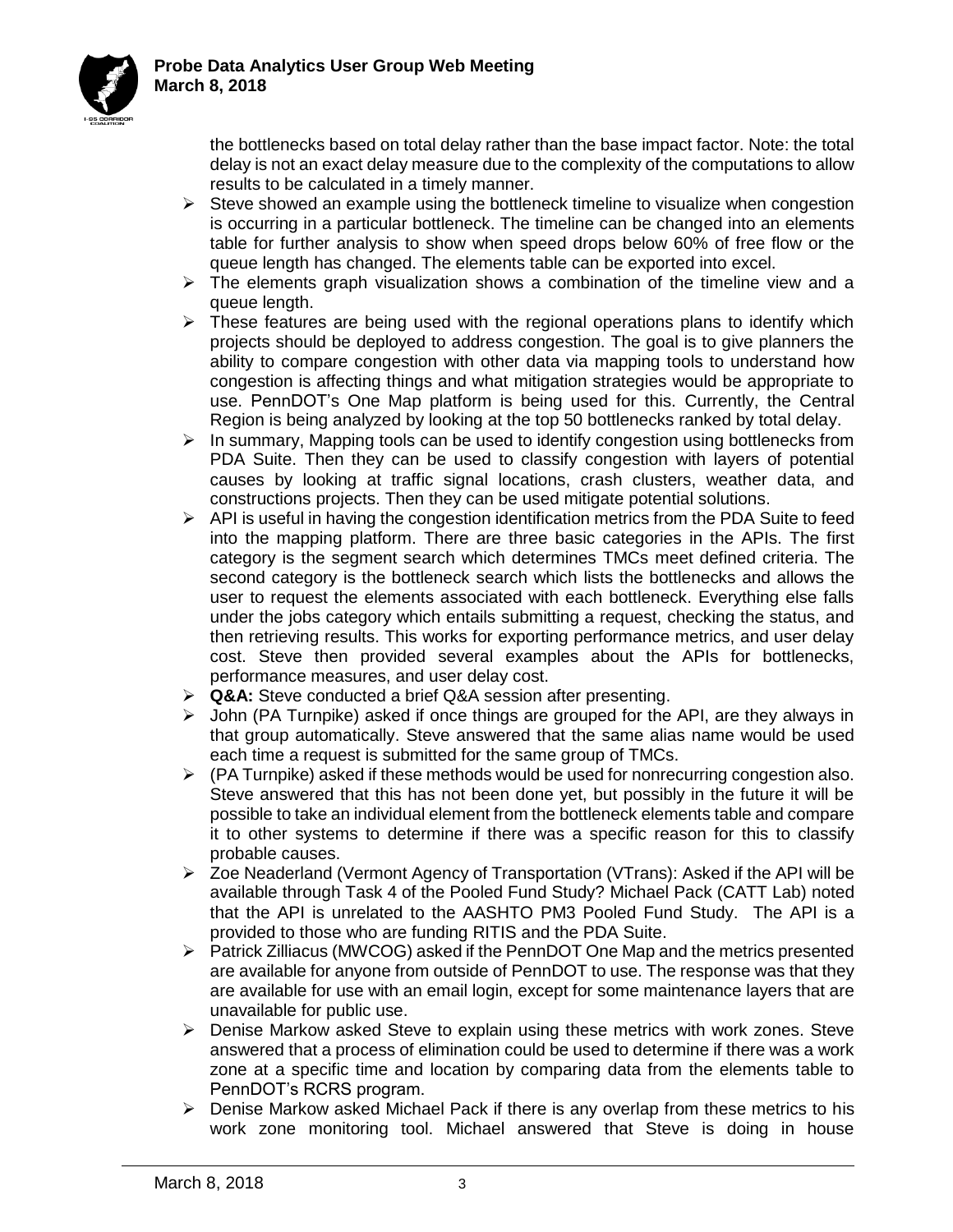

development work for PennDOT and that the work zone monitoring tool is a way to visualize performance measures that can come out of probe data and other data elements from RITIS, but he does not believe that they can be compared directly. Steve added that the work zone monitoring tool is real time, while PennDOT is looking to consider congestion over a period of time.

- ➢ Kelly Wells (North Carolina DOT) asked if RCRS is integrated with RITIS, and Steve answered yes. They are working through some challenges about how the data feed is being interpreted because there are currently some fields missing, but ultimately that is the goal.
- ➢ David Heller (SJTPO) asked if the PennDOT sponsored improvements cover non-PennDOT facilities as well. Michael Pack (CATT Lab) noted that in general, if one agency pays for an enhancement to the system, the CATT Lab makes that enhancement available to other states, too. Everything that Steve presented is available to other agencies using the PDA Suite.
- **Feature Spotlight: What's new in the Bottleneck Ranking Tool –** Mark Franz (UMD CATT Lab) discussed the new features of the bottleneck ranking tool and demonstrated how they can be used via a case study.
	- $\triangleright$  A new algorithm is being used. It has been available for over a year; however, users previously had the option to use the old algorithm. The old algorithm has now been retired. Mark discussed the advantages of the new algorithm vs the old algorithm. The old algorithm used the average queue length and the average duration of a given bottleneck multiplied by the number of occurrences. The new algorithm can handle the dynamic evolution of congestion within bottlenecks which is a more accurate representation of the queue lengths within each bottleneck. Another advantage of the new algorithm is that it considers the evolution of congestion.
	- $\triangleright$  Mark discussed the new bottleneck ranking metrics. There are four new metrics: the base impact, speed differential, total delay, and congestion. The base impact is the summation of the queue lengths over time. The severity of the bottleneck is looked at by considering the speed drop of the bottleneck. Multiplying the speed drops by the queue provides the speed differential. Multiplying the speed differential by the AADT then provides the total delay which is recommended when looking at overall cost to society. Multiplying the base impact by the speed percentage drop provides the congestion.
	- $\triangleright$  Mark showed the format of the new bottleneck table with the new metrics incorporated. This new table also includes links to external tools within the PDA Suite.
	- ➢ Mark provided a case study using DC, MD, and VA Interstate Bottlenecks to demonstrate the use of these new metrics and visualizations. These visualizations include a timeline chart, time spiral, and an elements chart.
	- $\triangleright$  Steve shared that sometimes the probe data can be skewed, especially overnight data. This is a rare occurrence in low volume areas.
	- $\triangleright$  Steve recommended clarifying what exactly a bottleneck is.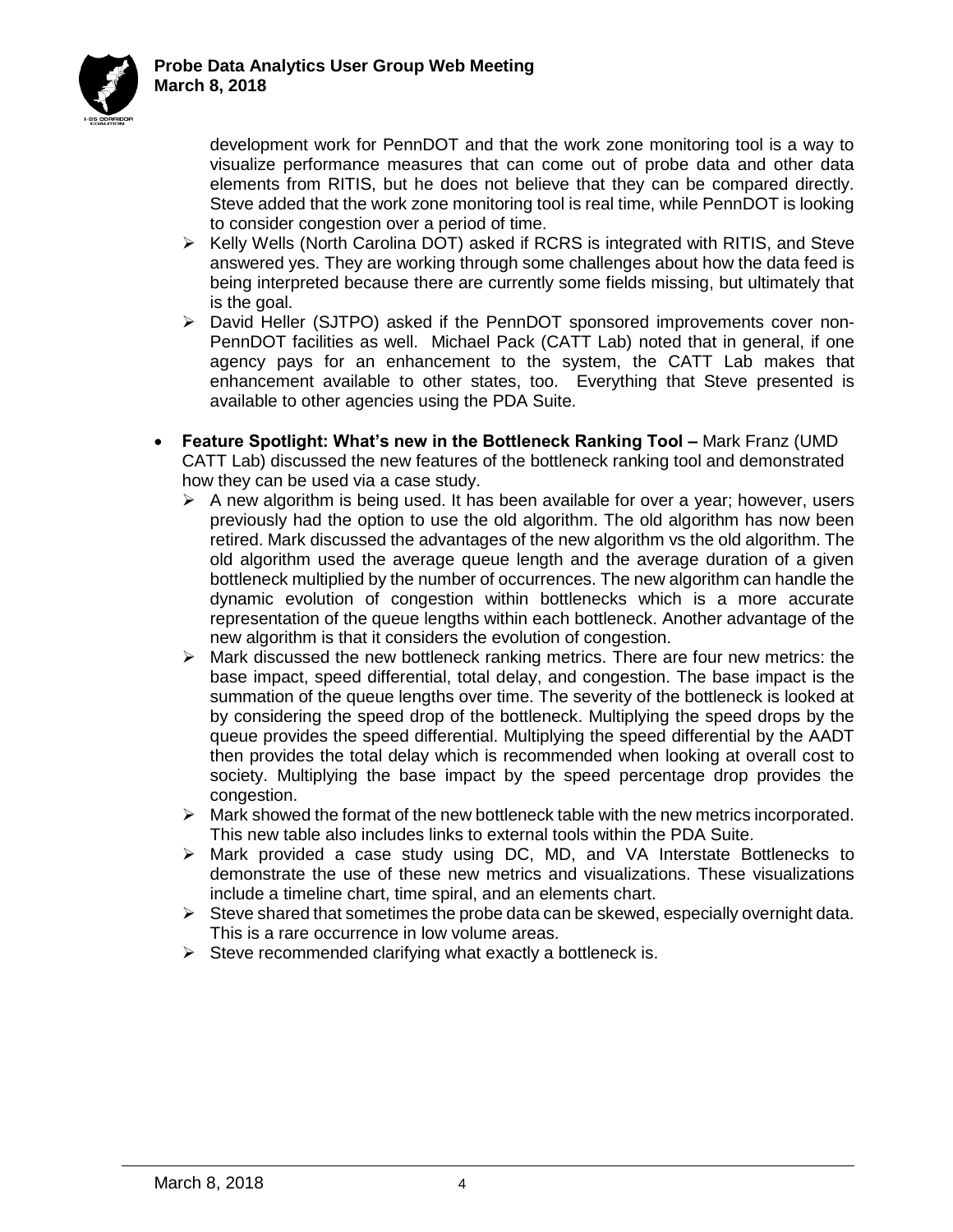

- **Coming Soon –** Michael Pack discussed features of the PDA Suite that are currently being worked on
	- ➢ OD Analytics The State of Maryland is using a new OD Analytics tool. This tool is for integrating OD data from INRIX and allows the user to see where people are moving.
	- $\triangleright$  XD Support The CATT Lab is actively working on integrating INRIX XD data into the tools, or at least creating the capability to use the data. This will result in finer granularity, coverage beyond TMCs, higher storage costs, and greater computational load.
	- $\triangleright$  PennDOT is funding the buildout of arterial performance measures tools. An update and more information will be provided at the next meeting.
	- ➢ Sanhita Lahiri (VDOT) asked if other agencies have access to OD tool? Michael Pack (CATT Lab) responded - Yes and No. The tool will work in any geography, BUT it requires the purchase of this new data set from INRIX. Additionally, the CATT Lab would need a little extra funding to process and archive it. If you want more information on the cost of the OD data, you should reach out to INRIX. He also noted that the OD tool also has the ability to visualize Activity Based Model output data--when it's mapped to TMCs. Michael noted that with the model data, is it makes it possible to visualize FUTURE OD patterns based on different scenarios.

## • **Agency Input Session**

- $\triangleright$  Denise Markow asked if any agencies have thought about using probe data to look at performance of roadways relative to snow operations. Solomon Caviness (NJTPA) responded that from an MPO standpoint, they have not engaged the agencies to that direction but may be something they will discuss at TSMO or HOGS. Jesse Buerk (DVRPC) responded that in the past he has looked at snow days from previous years with the I-95 incident management task force. He stated it is necessary to realize having a short analysis period can cause skewed results. He also stated that it is possible to pick specific dates and look at them as a group.
- $\geq$  Zoe Neaderland (VTRANS) asked how people are communicating their results of congestion/other analyses and if anyone is using ESRI story map to put together their results. Currently, VTRANS is working on a story map for a large corridor study where they are exploring how to do that. Kelly Wells asked if they have conflated their TMCs to their GIS system yet. Zoe answered that they have completed that for the corridor.
- $\triangleright$  Kelly Wells (NCDOT) asked Steve if any of the work he has done with PennDOT was completed in GIS. Steve answered that one map was a GIS based platform. To avoid the conflation issue, they plot the bottlenecks using the coordinates through the API.
- $\triangleright$  Kelly Wells (NCDOT) asked Michael Pack if it is possible to have boundaries in parts of VPP other than MAP-21 performance measure widgets. Michael answered that he will work with development to discuss making this possible.
- $\triangleright$  Solomon Caviness (NJTPA) replied to Zoe's question regarding evaluating strategies using PDA. They are working on a TSMO business case project and they are looking at some of the strategies in the region.
- ➢ Jungwook Jun (VDOT) noted that the Trend map analysis is not working well for him most of time (9 out of 10) it crashes so they cannot download background data as an excel format. Michael Pack (CATT Lab) noted that he should his specific query parameters and screenshots to support so they can investigate and resolve the issue. Other members noted issues with the Trend Map. Michael Pack (CATT Lab) stated that their Tier 2 Tech support would look into the issues and recommended providing specific information to them.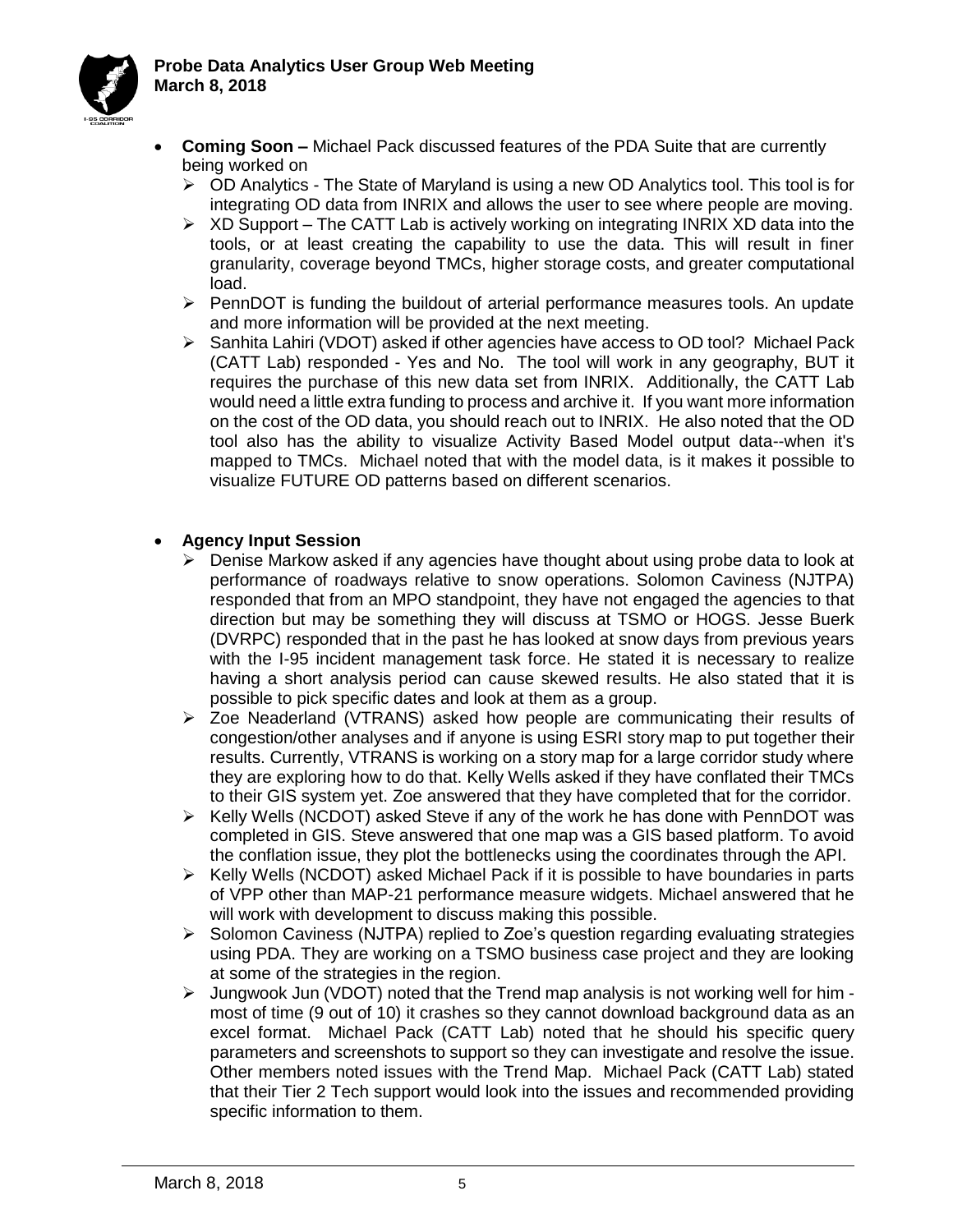

• **Wrap Up** – Denise Markow thanked the users for participating. The date for the next PDA Suite User Group meeting has not been set yet.

| <b>PDA Suite and I-95 Corridor Coalition:</b>          |                                          |  |  |  |  |
|--------------------------------------------------------|------------------------------------------|--|--|--|--|
| <b>Denise Markow</b>                                   | 301.789.9088 or dmarkow@i95coalition.org |  |  |  |  |
| <b>PDA Suite Technical Support:</b>                    |                                          |  |  |  |  |
| vpp-support@ritis.org or Michael Pack (packml@umd.edu) |                                          |  |  |  |  |
| Logistics:                                             |                                          |  |  |  |  |
| Joanna Reagle                                          | 610.228.0760 or jreagle@kmjinc.com       |  |  |  |  |

#### **ACTION ITEMS**:

| # | <b>Action Item</b>                                                                                                                           | Whom     | <b>Status</b> |
|---|----------------------------------------------------------------------------------------------------------------------------------------------|----------|---------------|
|   | Any agency having difficulty getting the trend map analysis<br>data should contact vpp-support@ritis.org or Michael Pack<br>(packml@umd.edu) | Agencies |               |
| 2 | Michael Pack will look into development alternative<br>boundaries (as available in the MAP-21 PM widget) within<br>the PDA Suite tools.      | CATT Lab |               |